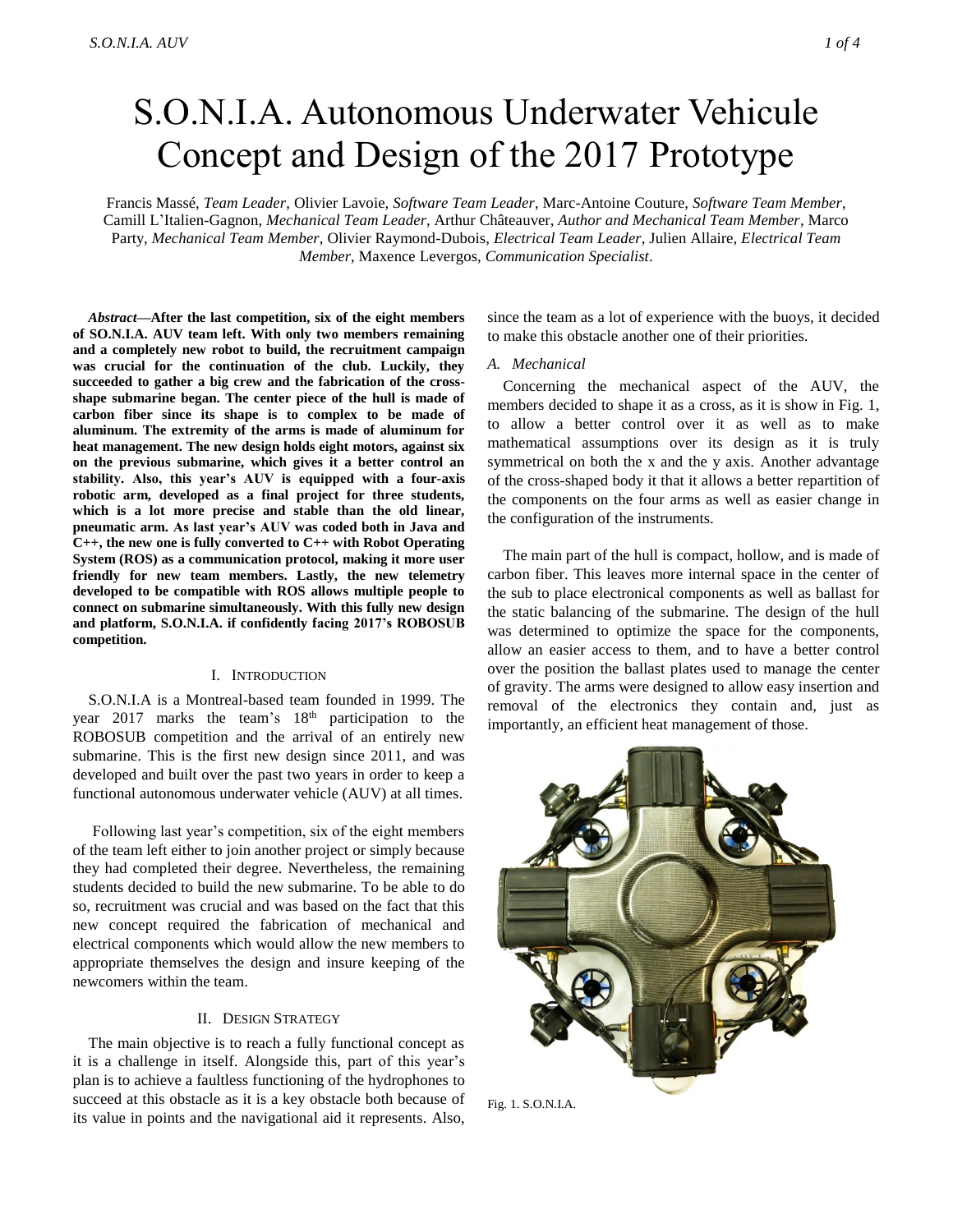# *B. Electrical*

Concerning the electrical aspect of the submarine, the objective with the new design and the new members was to once again have a profound knowledge of the technology used by the AUV. With the last submarine dating from 2011 and with the coming and going of the team members, the understanding of the old system's technicalities and subtleties was lost. Additionally, the mechanical constraints of the new concept made the old electronics unfit while the addition of two motors, for a total of eight, cranked up the load higher than the power supply cards could support. Therefore, in order to deal with these issues, no other option was left but to renew the whole electrical system of the AUV to fit the new concept.

## *C. Software*

Beginning last year, the software team started integrating the ROS platform to the submarine. But up to 2016's competition, some modules were still operating on the old java platform. This year's main objective is to fully integrate the ROS platform so it is functional for 2017's competition. To do so, the software team worked very hard to develop a new mission system on ROS.

## III. VEHICLE DESIGN

#### *A. Mechanical*

As mentioned earlier, the new shape permits a better placement of the instruments on each of its four arms. Simply said, this design has four fronts. The instruments can therefore be disposed on each of the fronts and the submarine only has to execute a 90 degrees rotation around its z axis in order to place which ever it needs to use in front. For example, the torpedoes rely strongly on the front camera and have to be placed in its field of view (FOV), but the sonar also has to be front facing when it is used. Therefore, instead of overstuffing one of the arms, the instruments can be disposed on all four of them to avoid clouding any of their FOV while keeping their full potential by simply rotating around the z axis.

The choice of the carbon fiber to build the main part of the hull was made to reduce the waste of the materials used in the fabrication process. In fact, making the hollow hull in aluminum would have required to chew off the major part of the raw material as well as a two-pieced assembly. Using a composite material allowed a much more efficient use of the material and a bigger internal size because of the strong structural properties of the carbon fiber which permitted a thinner build of the hull compared to an aluminum build with the same external size. This enhanced internal space makes for better cable and ballast management. However, the team succeeded in the making of this piece by going through a few trials. Indeed, the first time, the hull was made using four layers of carbon fiber which proved to be too flimsy to keep a rigid main structure and to resist the pressure exercised by the water. The following tryout was made using two halves made of six layers and, after these halves were glued together at their meeting flange, seemed to provide enough structural

rigidity for the submarine. But it did not. The round-shaped center, hosting the Doppler Velocity Log (DVL) and a camera, would collapse as a pressure was applied on it. To address this problem, the mechanical team reinforced the center of the hull by designing and 3D printing two plastic plates that receive four threaded rods that push outward on the hull using nuts as shown on Fig. 2. Though the reinforcement chews up some space in the hull, the rods ended up being also the support on which the ballast is fixated, turning the problem into a solution.



Fig. 2. Hull reinforcement and ballast plates.

The four arms of the cross are made of four aluminum blocks that were machined by one of the team members, using a computer numerical control (CNC) machine, and anodized for additional protection. These are essential for the heat management of the AUV since the computer and the power supply output a lot of heat. Each of the arms' extremity ends with a cap that grants an easy access to the components the arm contains.

 Additionally, the team opted for *T-slots* to support the various instruments fixated outside of the hull because they are compatible with many standard hardware. They therefore allow different configurations as well as the use of standard tooling to add or remove the instruments. As for the torpedoes, they are auto propelled by an electrical motor which instantly solves the problems caused by the bulky pneumatic system used on the previous design as it is not need anymore.

#### *B. Electrical*

As mentioned above, the new design is propelled by eight motors instead of six as the old one was. Therefore, the submarine has now four *deep* motors, all on the xy plane, which gives more stability and control over its movements. Also, the motors are brushless which makes them similar to the motors used on quadcopters.

The two batteries in the latest AUV are 4S batteries, that have a 14.8V nominal voltage, which, despite having a lesser capacity than the old 7S batteries (25.9V), are more adequate for the brushless motors. In fact, with the 4S batteries, there is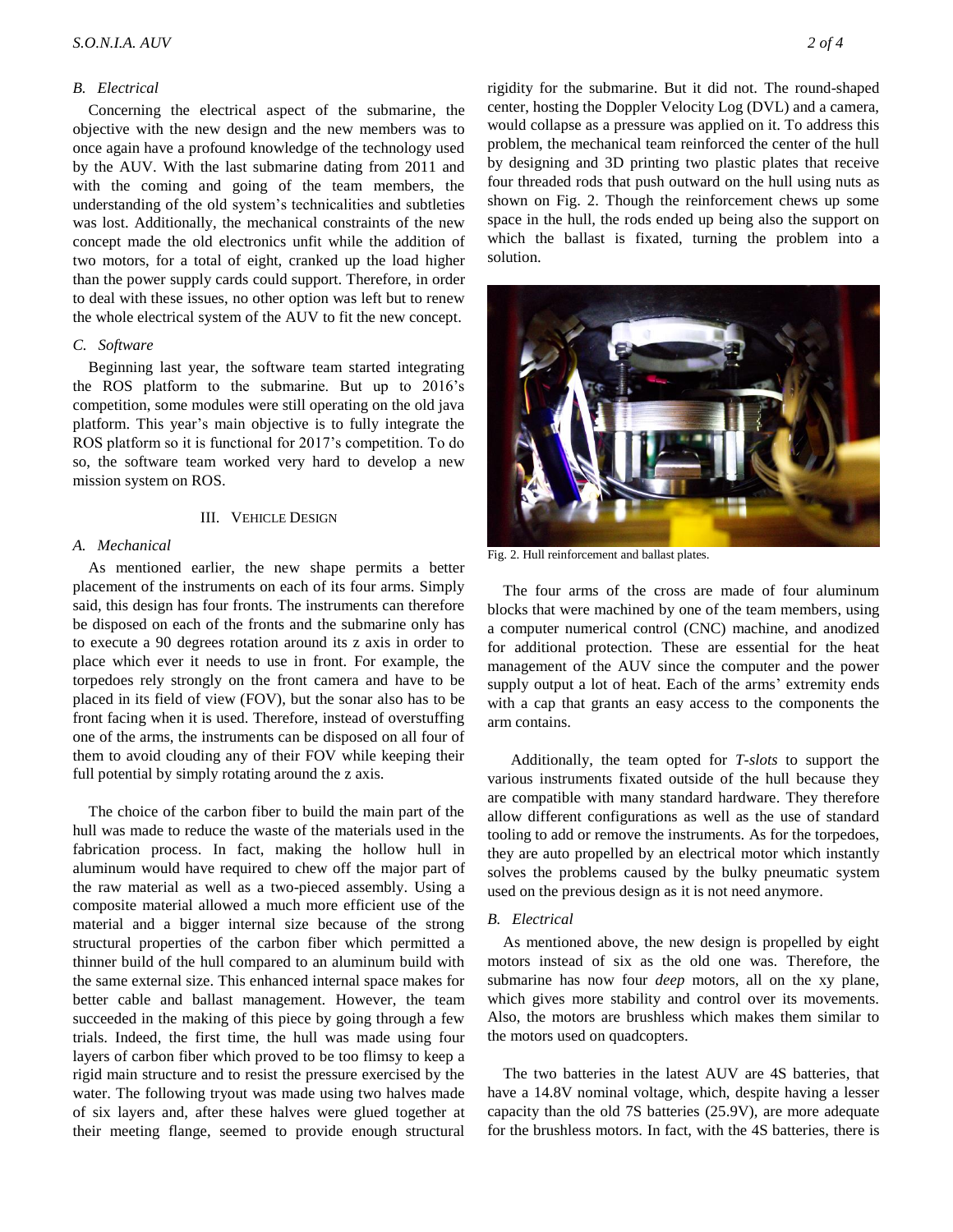no need to lower the tension for the motors. Only control and monitoring are necessary.

Each power supply cards feeding the motors has two channels of the same nominal voltage as the battery. Each of these channels control one motor and can be activated or deactivated using a type N Mosfet transistor. A third power channel has been developed with a switched-mode power supply, more specifically a buck converter, to provide 12V to the computer and the DVL. Shortly said, on each power supply card, the system controls the opening of the channels as well as monitors the temperature, the current in the channels, and the tension of the batteries and the channels.

At the center of all the electronical components, the electrical team opted for an onboard computer from Form Factor COM Express. The team combined it with a carrier board allowing PC/104e which made it possible to stack the boards over the computer itself, as shown in Fig. 3, and therefore reducing the quantity of power dedicated cables. It also allowed the development, amongst the team members, of a new expertise concerning the implementation of PCIe material and of its software. In fact, nine printed circuit boards (PCB) on the AUV were custom made the electrical team.



Fig. 3. Onboard computer.

The communication protocol used to rely on a CAN network. Instead, the new AUV uses a RS-485 full duplex network between the 14 devices. This protocol was developed by one of the members of the team and is specifically designed for our application in order to optimize bandwidth usage and help with flexibility.

On the new design, the backplanes are designed to facilitate the interchangeability of the components to be able to modify them and test them easily. Also, since the new design has less backplanes than the old one, there are a lot more wires which makes cable management more difficult especially since the small size of the hull restrains the accessibility.

Concerning the grabber, the old linear, pneumatic actuated arm is replaced by a four-axis robotic arm that uses the ROS middleware with a development tool called Movit. This technology is developed as a final year project for three members of the team. The main advantage of the new grabber it that the fine adjustments can be made by the arm itself instead of having to move the whole submarine as it was the case with the old one. This grants the grabber with an enhanced precision and stability. One of the challenges concerning the robotic arm is that the servomotors chosen have an IP67 rating of waterproofness while IP69 is required to ensure no damage will occur during the competition. As of today, the team is still working on an envelope to increase the waterproofness rating of the motors.

### *C. Software*

As mentioned earlier, the objective is to fully convert the AUV into ROS. As of last year's competition, the following modules were all coded in Java with JAUS as a communication protocol: the submarine's control, the mission system, and the management of the power supplies, of the motors, of the actuators and of all devices. This year, all of these modules have been redesigned in C++/Python with ROS for a communication protocol.

In order to achieve a complete the migration from the old system architecture (AUV6) to the new one (AUV7), it was necessary to develop a new system to control the mission. The new controller mission was developed to be as user friendly as possible. Indeed, the new controller is based on ROS's SMACH library which is a Python library used to manage state machines from the graphic interface. This graphic interface allows the modification of the nature of the mission without typing a single line of code and therefore minimizes the amount of lines that the software team has to type during the competition. Basically, the software team uses state machines to decompose complicated tasks in a series of simple tasks and then uses the graphic interface to put the simple tasks into sequence to their liking. This provides a noticeable advantage during the competition since the software team members need only to arrange the states in the order they want. Therefore, the states are coded prior to the competition according to the tests ran by the team and all the state sequences are managed by SMACH. The Fig. 4 shows a glimpse of the new mission system.



Fig. 4. Mission system.